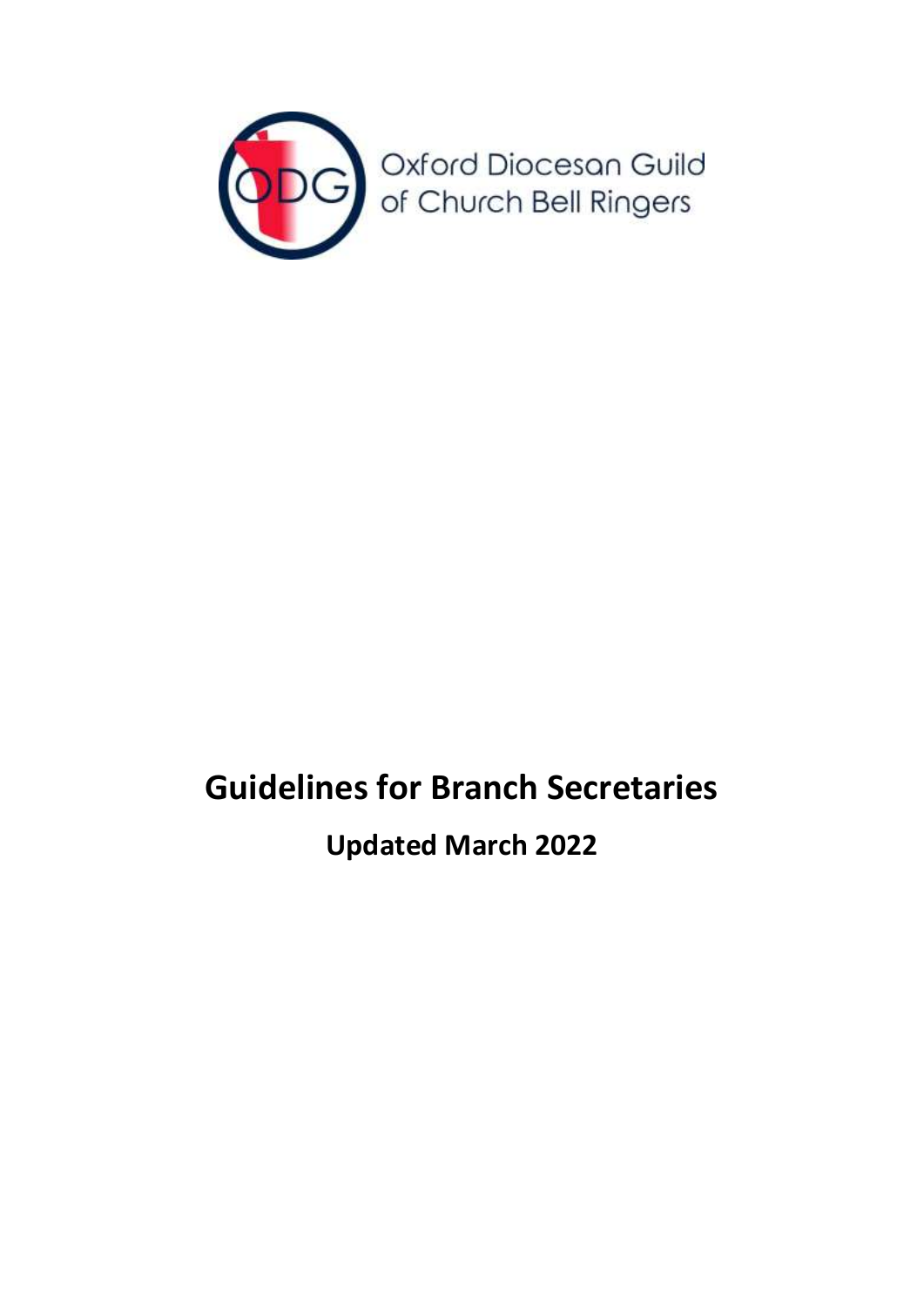# **BRANCH SECRETARIES' GUIDELINES**

These guidelines are provided by the General Secretary and do not take account of additional or different procedures which apply to individual Branches. The comments and procedures below should be taken as guidelines only, for the assistance of Branch Secretaries, particularly when they are new to the work. They supplement the Guild and Branch Rules and do not replace them.

Some Branches share some of these tasks amongst other Branch Officers. These guidelines will certainly be of assistance to Branch Treasurers whether or not this office is combined with that of secretary.

#### **BRANCH PRACTICES AND MEETINGS**

The frequency and dates of these will depend upon the tradition of your Branch and the wishes of the members.

If at all possible, decide on a schedule of towers for all practices and meetings for a year in advance. Keep a record to ensure that all towers are visited reasonably regularly. Also maintain a record of which towers have halls which can accommodate meetings and where people exist who will organise tea.

Notice of the Branch AGM and other business meetings must be sent to all correspondents of towers with members at least 14 days in advance, and also to the Officers of the Guild (i.e. Master, Deputy Master, General Secretary, General Treasurer and your Branch Steward). Branch meetings must be minuted, and a copy of the minutes should be sent to the Guild Librarian. It is recommended that old Minute Books should be deposited in the Guild Library for safe keeping.

If necessary, items of business such as the election of new members can be taken on the occasion of Branch Practices provided notice is given at least 14 days in advance. (You could consider the possibility of giving such a notice for each Practice to allow for emergency items. A minute of 'No business' would suffice for those (many) occasions when there is nothing to raise.) The Guild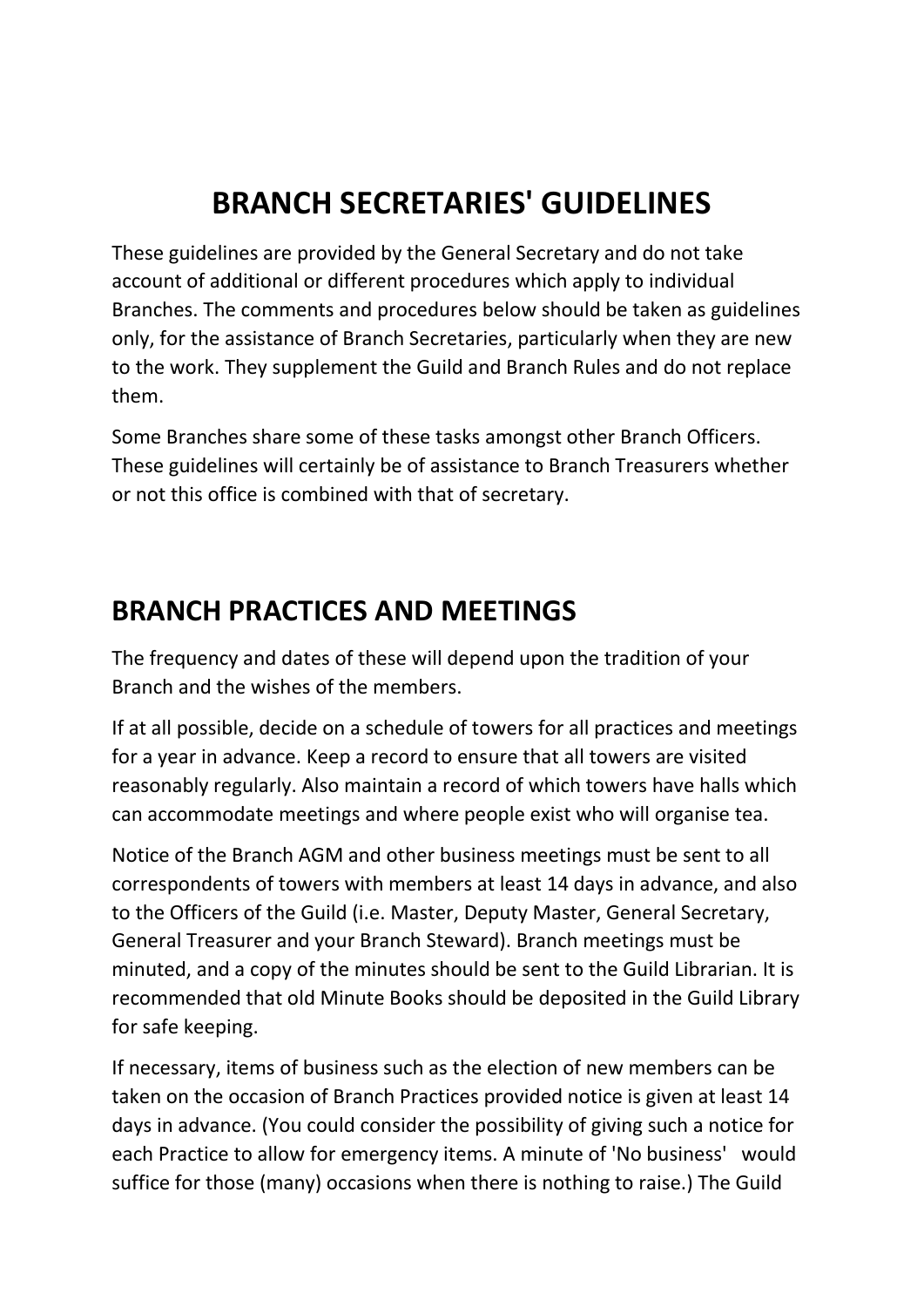banner may be used at Branch services and this is available from the Guild Master.

Expenses for postage and printing should be claimed from the Branch Treasurer, providing receipts wherever possible.

### **BRANCH STRIKING COMPETITIONS**

For your Branch Striking Competition(s), arrange the location well in advance. Also at least 3 months in advance find one, or preferably two, judge(s). A list of ringers who would be able to act as judges can be obtained from the Guild Master or Deputy Master. Good judges are difficult to secure, so book them early.

The judge(s) should be from outside the Branch whenever possible. Copies of the rules for striking competitions should be sent to the judge(s) and to the competing teams.

Ensure that there is suitable accommodation for the judges. They should be able to hear the bells clearly without being disturbed by the noise or sight of other people.

In advance organise two stewards - one to marshal the teams according to the draw order and the other to be in the ringing room advising the conductor when allocated times for practice and for the rounds are reached, etc.

## **NEW MEMBERS**

When new members are elected at one of your meetings, the name(s) and date(s) of election should be sent to the Guild Membership Secretary as soon as possible. The Membership Secretary will issue a certificate for you to forward to the new member together with a copy of the Guild Rules and the New Members information leaflet.

The Branch should keep an up to date list of members, including the date of election, membership number (obtained from the certificate), tower and when subscriptions have been paid (or whether the subscription has been waived as described in the Guild Rules). In the event of a member moving to another Branch, details should be sent to the Secretary of that Branch. All changes in membership, including deaths, should be notified to the Membership Secretary. The General Secretary should be informed before each Guild AGM of the names of members who have died during the year.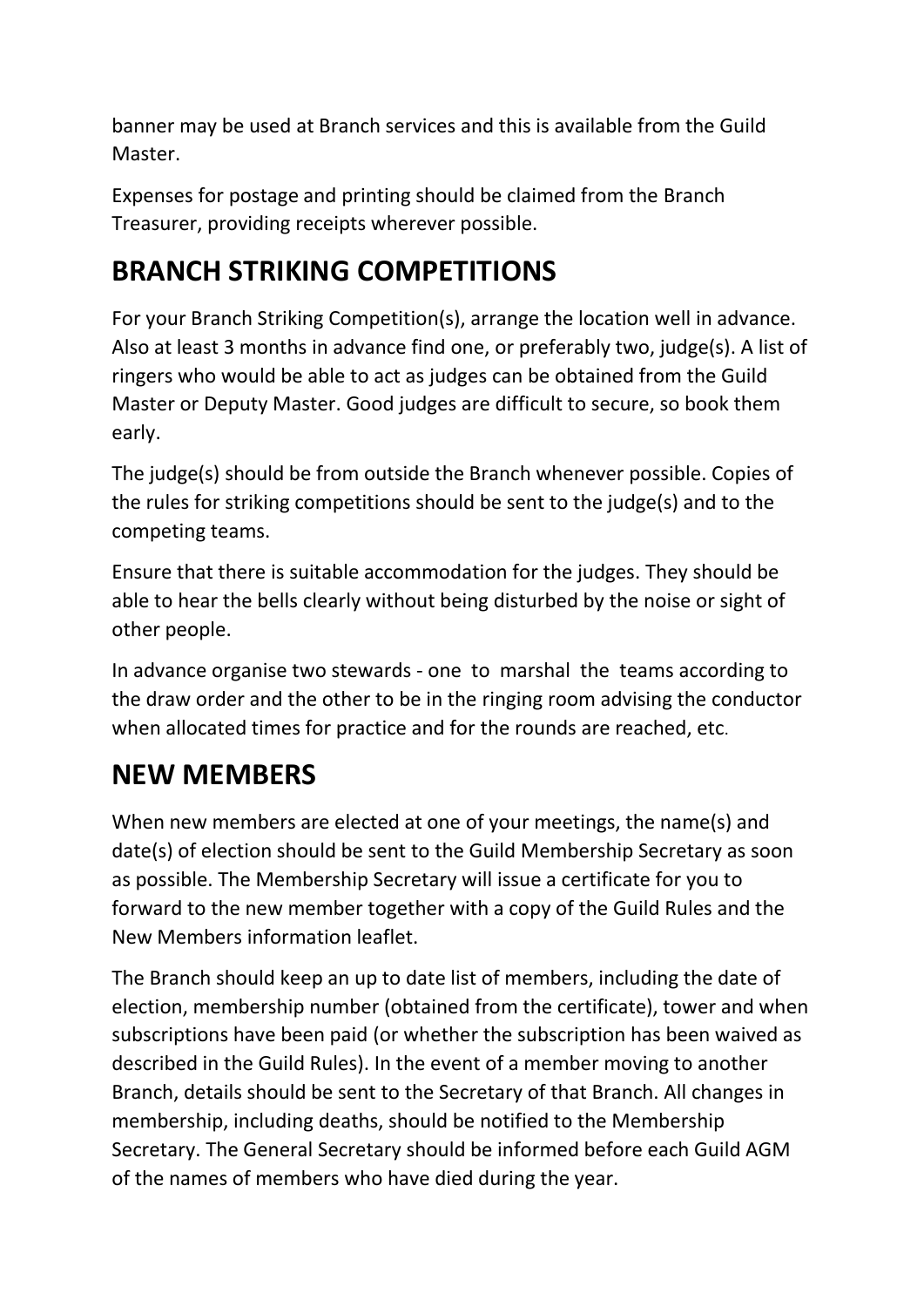#### **FINANCE**

Subscriptions are due to be paid by members at the start of each year. Ensure that you (and they) know the subscription amount, which is generally decided at the Autumn General Committee Meeting.

Chase up towers and members who are slow in sending subscriptions.

The Branch Treasurer should send the appropriate proportion of the subscriptions to the General Treasurer as soon as possible but definitely by 1st March each year.

The Branch Treasurer should maintain accounts and submit them for auditing. A copy of the accounts should be sent to the Guild General Treasurer by 30th April.

## **BADGES AND RULE BOOKS**

The General Secretary holds stocks of badges and the Membership Secretary holds Rule Books. Rule books are available free of charge but badges should be purchased (and resold to your members as required).

## **FIRST QUARTER PEAL CERTIFICATES**

Blank, signed copies of first quarter peal certificates may be obtained from the Guild Secretary.

## **CHANGE OF BRANCH OFFICERS**

You should notify the General Secretary, the Website Manager, the Server Manager, the Newsletter Editor and the Report Editor of changes of Officers, particularly the Branch Secretary. Changes of Branch Treasurer should also be notified to the General Treasurer.

## **NOTICES FOR GUILD ACTIVITIES**

Notices will be sent to you by the General Secretary regarding Guild activities such as the AGM, Ringing Day, Festival, Striking Competitions and General Committee Meetings.

These notices should be distributed promptly as follows: